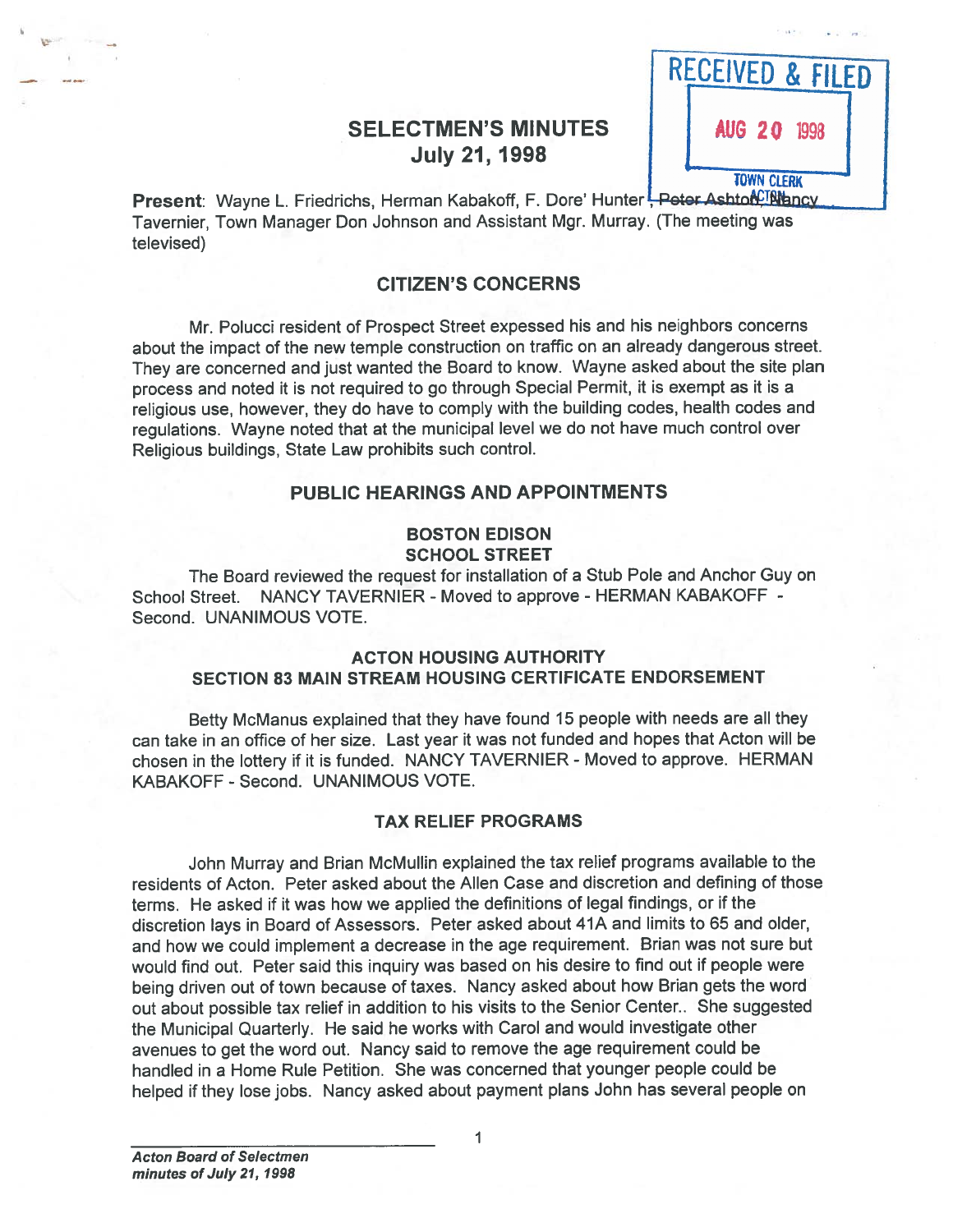paymen<sup>t</sup> <sup>p</sup>lans with liens on property that we do not act on. Wayne felt we should be putting this in the Quarterly and noted that the Beacon would be doing an article also.

Pam Resor said the Suburban Collation and Circuit Breaker Bill is in Ways and Means will help people making under \$20,000 it freezes their taxes if bill is over 15% of their income and the State would step in.

## COLES BROOK CORPORATE CENTER SITE PLAN #1/30/98-362

Kirk Ware apologized for the drawn out meeting schedule, but it was due to the Purchase and Sales agreemen<sup>t</sup> that required certain actions on his behalf to ge<sup>t</sup> the project in the 'Pipe Line". The propose<sup>d</sup> <sup>p</sup>lan will have <sup>6</sup> acres of parking lot removed and returned to open space and landscaped areas. The original <sup>p</sup>lan for traffic has been adjusted to focus the entrance directly off of Route 2. They <sup>p</sup>lan <sup>a</sup> frontage road and <sup>p</sup>lans to have access to Hosmer and will be located by the landfill. They will have an at grade traffic light and will minimize the traffic into the neighborhoods. The <sup>p</sup>lan is <sup>a</sup> campus style complex. He hopes to improve the aesthetics of the pon<sup>d</sup> for the people walking at lunch and the abutters. They recognize that the traffic light is <sup>a</sup> temporary fix, but they need to begin their project now. They will provide <sup>a</sup> significant amount of funds to the State to ge<sup>t</sup> the overpass jump started. payment plans with liens on property that we do not act on. Wayne felt we should be<br>plan in the Curantery and note that the Beson would be dored an article as<br>observed to the simulate it. Dependent would have been would be

Jeff from Rizzo Associates stated they will be submitting the <sup>p</sup>lans for State approval. They took the <sup>4</sup> step process to evaluate the project. The trips will be <sup>550</sup> trips mostly employees coming and going at pea<sup>k</sup> times. They identified problems already existing on Route 2. The signal will form <sup>a</sup> <sup>4</sup> way turn and will connect to the landfill drive way. The benefits are improvements in shifting of roadway volumes and keeping on route <sup>2</sup> and off residential streets. The <sup>p</sup>lan will discourage cut through traffic to bypass the rotary. It will provide <sup>a</sup> left turn on to Route <sup>2</sup> so they would not have to go east to reverse direction. The signal will be interconnected with existing Piper and Taylor Road about 1/2 mile away. They feel it is an adequate solution.

Nancy thanked them for the outreach to the neighbors. She asked about the <sup>p</sup>hasing of the project. They will start with the two bldgs. 125,000 on Route 2. Each time <sup>a</sup> Phase is propose<sup>d</sup> they will come back to the Board. Nancy wanted to go over the Building Commissioner's memo. She asked several traffic condition questions and asked why they closed Hosmer Street. They felt that this would encourage people to stay on Route 2. She asked if <sup>a</sup> signal on demand would serve better. It would be need activated and route <sup>2</sup> would ge<sup>t</sup> 90% of the green time and activated by side streets.

Nancy noted that the AM impact at School and Lawsbrook goes up, and asked if we fix the rotary it would help the impact. Traffic calming techniques such as friction would slow it down and the calming needed to be coordinate into <sup>a</sup> group of items.

Herman asked how this configuration affects the use of side streets and was not convinced about its successfulness. He asked about impact on Piper.

Dore' mentioned <sup>1680</sup> parking spots with <sup>500</sup> entering and they explained it as the peak time hour was used. Vehicles will still be parking on the site and leaving. He asked<br>if the owner would have flex hours. Kirk said he would try to encourage it. Dore' urged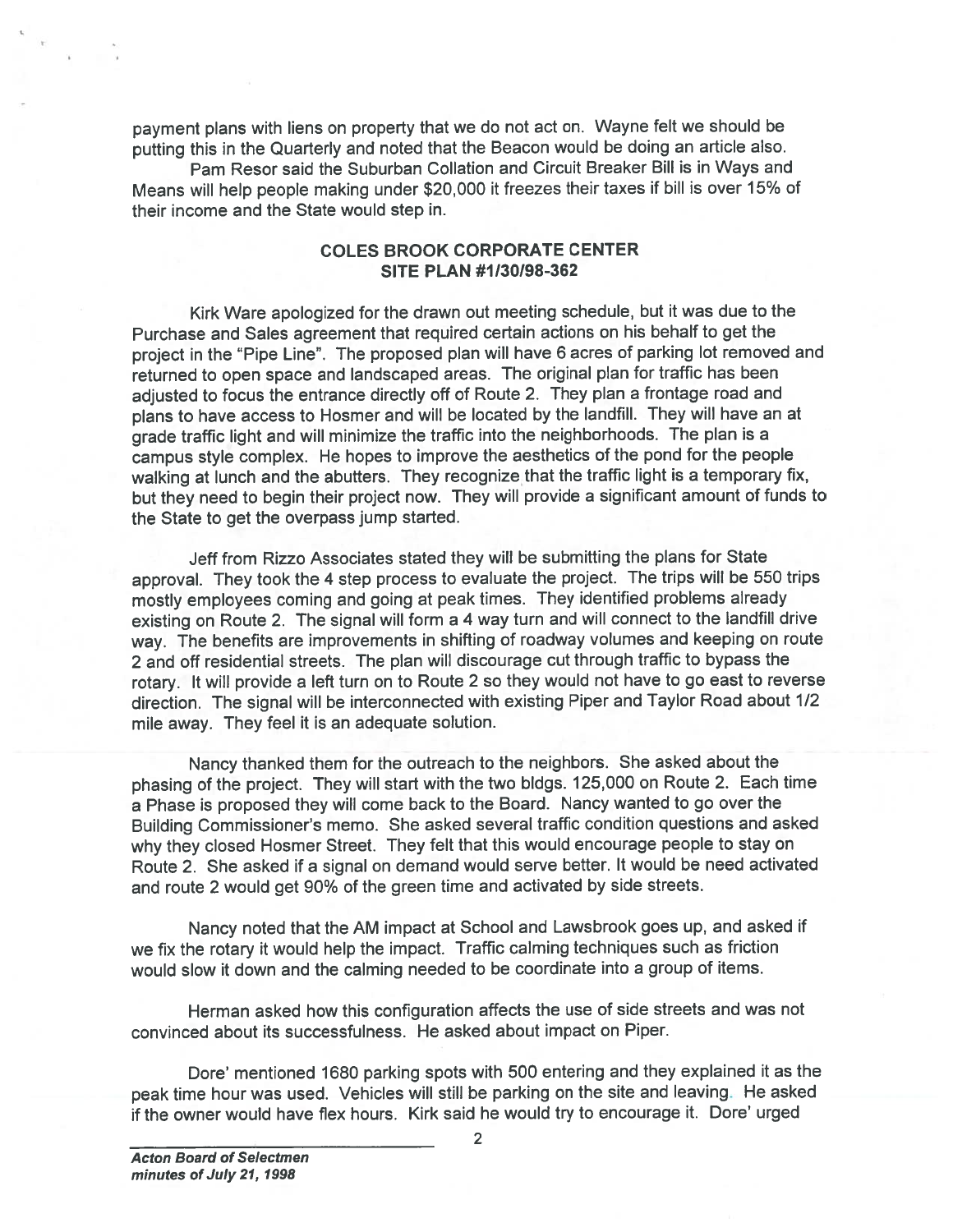the Flex Hour concep<sup>t</sup> be utilized. The May 20th cover letter bullet <sup>2</sup> was questioned. It was noted as a typo. Dore' liked the frontage road as a temporary solution. He did not want the Town to lose Piper Taylor light. He wanted the State not to close it for the project. He felt it would serve their project and citizens. He wanted it known that it was an interim solution to the overpass. Dore' reminded them that if the State denies this frontage Road they would have to come back and start the project all over. the Fiex Hour concept be utilized. The May 20th cover letter builet 2 was questioned. It want noted as a typoco Dore liked in from lago ea a ten porany solution. He did not the entropies and a service functions. He is din

Wayne wanted an overlay of what is presented as oppose<sup>d</sup> to what is currently on site. Wayne wanted the TAC to look at it but felt it was <sup>a</sup> goo<sup>d</sup> report. He asked if alternative 2 was the desired access. He asked about the magnitude of money for the design \$112 million and offering \$100,000 to start design for long term solution. They feel the design would be jump started with the donation and ge<sup>t</sup> it into the <sup>p</sup>ipe line.

Chet Atkins said the <sup>p</sup>lans for long term Route <sup>2</sup> solution is what they want. This temporary light will make it easier to stage the solution for long term solution. He noted that Resor and Durand have freed up funds from the State. This type of building will attract the businesses that the State needs to maintain in order to help with Economic Development.

Public Input was offered. Mark Benedict spoke about traffic impacts, he contends that the improvements made to Hosmer Route <sup>2</sup> will be at the cost of School Street.

Mr. Brumback 266 School Street - He wanted to be sure that the light would not be the only mitigation to ge<sup>t</sup> traffic through to West Concord. He wanted to see some mitigation to Hosmer Street.

Bryan Siegal 167 School Street - Asked Kirk Ware if the plans before them tonight was what is presented as full build out. He was concerned about traffic mitigation and if they would it be par<sup>t</sup> of approval. Thinks it is <sup>a</sup> goo<sup>d</sup> project for the Town and is fully in suppor<sup>t</sup> of this project.

Jeff Chormann of 13 Piper Road - He echoed last speaker and concerns of traffic on Piper Road with 0% impact at build out. Asked about Ride Share program implementation..

Peter Grover 278 School Street - 550 trips to enter Route 2 was their room to stack. Kirk said they have <sup>p</sup>lenty of storage on main egress. Mr. Grover wondered if they would find alternative routes instead of being stacked waiting for the light

Norbet Salz 291 School Street-He too wanted to add to suppor<sup>t</sup> and was concerned about people using side streets as bail out.

Nancy noted the developer has agree<sup>d</sup> to pay for independent traffic consultant for the town's review of Rizzo's report. She asked about <sup>p</sup>lans for sewage. They originally thought they would have huge excess, but they now find they have less suitable soils. They don't think they will have excess. Treatment facility will be at back of site 40,000 per gallon per day.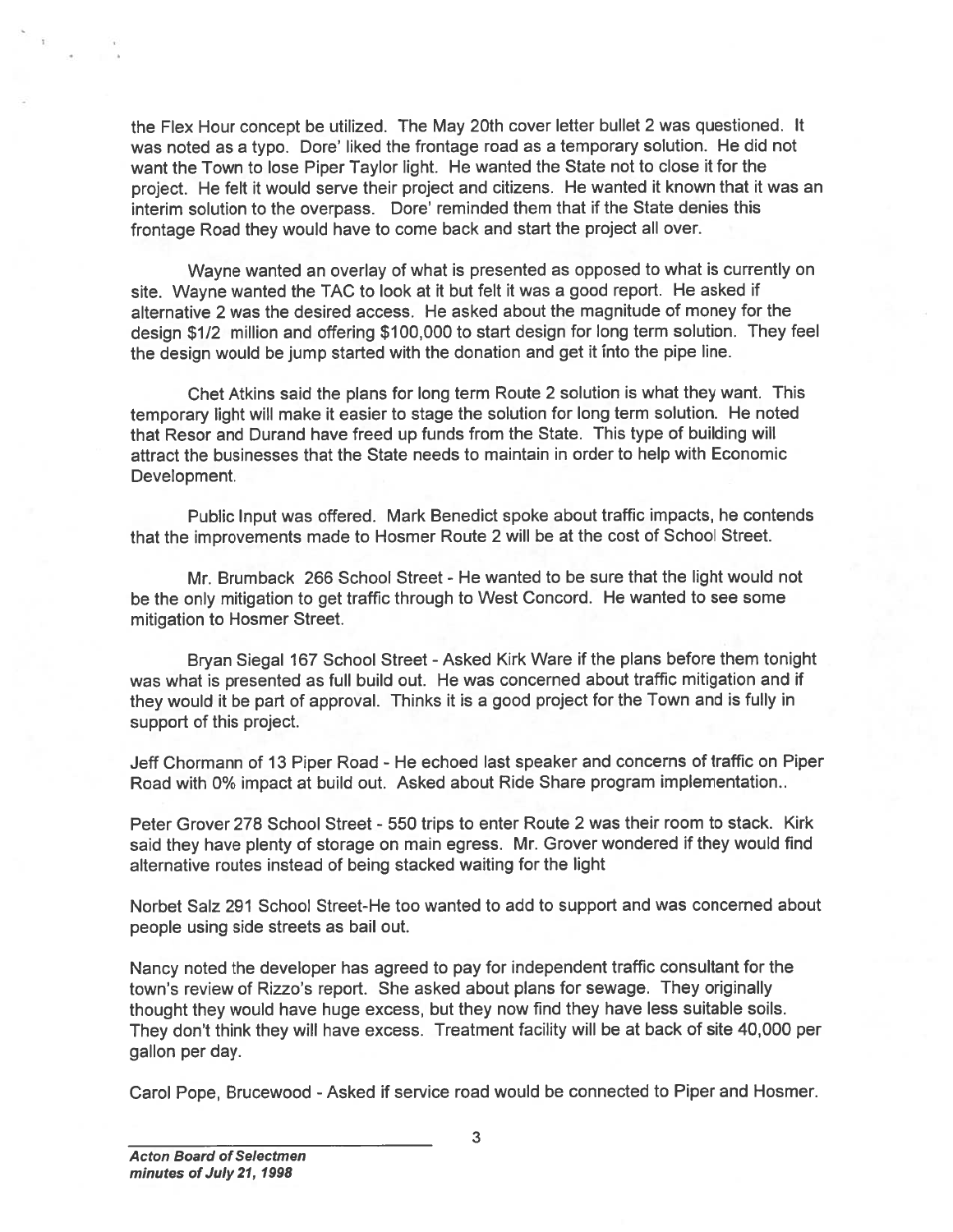Adrian Hancock asked about current zoning. The developer has <sup>p</sup>lanned it below and at .2 FAR. He also noted that the attendees at the citizens meeting reached consensus that they could suppor<sup>t</sup> Alternative 2.

NANCY TAVERNIER - Moved to continue the hearing to September 15, 1998, at 7:45 because of the need to gather more information, the lacking of landscape, floor or elevation <sup>p</sup>lans and traffic light on Route <sup>2</sup> review as well as to allow more time for town engineering and TAC review and independent traffic consultant review. DORE' HUNTER -Second. UNANIMOUS VOTE.

## SEWER ACTION COMMITTEE

Dore' Hunter noted that the State has authorized shut down of test at Adams Street. He feels we will ge<sup>t</sup> permit for 250,000 from the State. The financial review shows that <sup>a</sup> single home septic system replacement is in the area of \$14,000 and is equa<sup>l</sup> to the cost of sewer over <sup>a</sup> <sup>20</sup> year period. He will be refining John Prenderville's numbers for Town Meeting.

He wanted to discuss the policy matter to consider the AWD joining us contractually. They have asked the Manager of Water District and Town Manager to talk about who should handle the project. Don noted that he and Jim agree there is <sup>a</sup> grea<sup>t</sup> deal of expertise needed. Dore' felt we needed to start discussions with the AWD. He wanted to know if Board would authorize the chairman to sign the letter redrafted asking them to designate <sup>a</sup> contact and to enter into formal discussion on this issue. HERMAN KABAKOFF - Moved to have the <sup>p</sup>ipes in the groun<sup>d</sup> and pump stations negotiated by the AWD and Town and chairman be authorized to send letter to AWD to enter in to negotiations NANCY TAVERNIER

PETER ASHTON - Moved to endorse SAC recommendations 1-13. HERMAN KABAKOFF Second. UNANIMOUS VOTE

## SELECTMEN'S BUSINESS

COMMITTEE REAPPOINTMENTS - In doing research into the re-appointment history Wayne discovered in the Selectmen's Policies that we have Sunset Regulation. Nancy felt that they could ask the sunsettted person to be an Associate and have Associate moved up to regular member. After <sup>a</sup> year the sunsetted member if an opening was available, could reapply to be elevated to member. Wayne will contact the Associate members to see if they want to be elevated and then bring it back to the Board for action. Wayne noted that he will pu<sup>t</sup> his reques<sup>t</sup> in writing to the VCC to ask for earlier notifications of reappointments. NANCY TAVERNIER - Moved to reappoint those listed on the list with the exception of William Mclnnis, Michaela Moran and Greg Niemyski until the Chairman contacts Associates of these Committees to establish their interest in moving up to full members. HERMAN KABAKOFF- Second. UNANIMOUS VOTE

POLICIES - Wayne wants to look at putting them in an orderly manner. Herman will be assigned to work to compile the policies. Wayne noted that he wants each of the major boards to clean up or organize their Mission Statements or Committee Charges.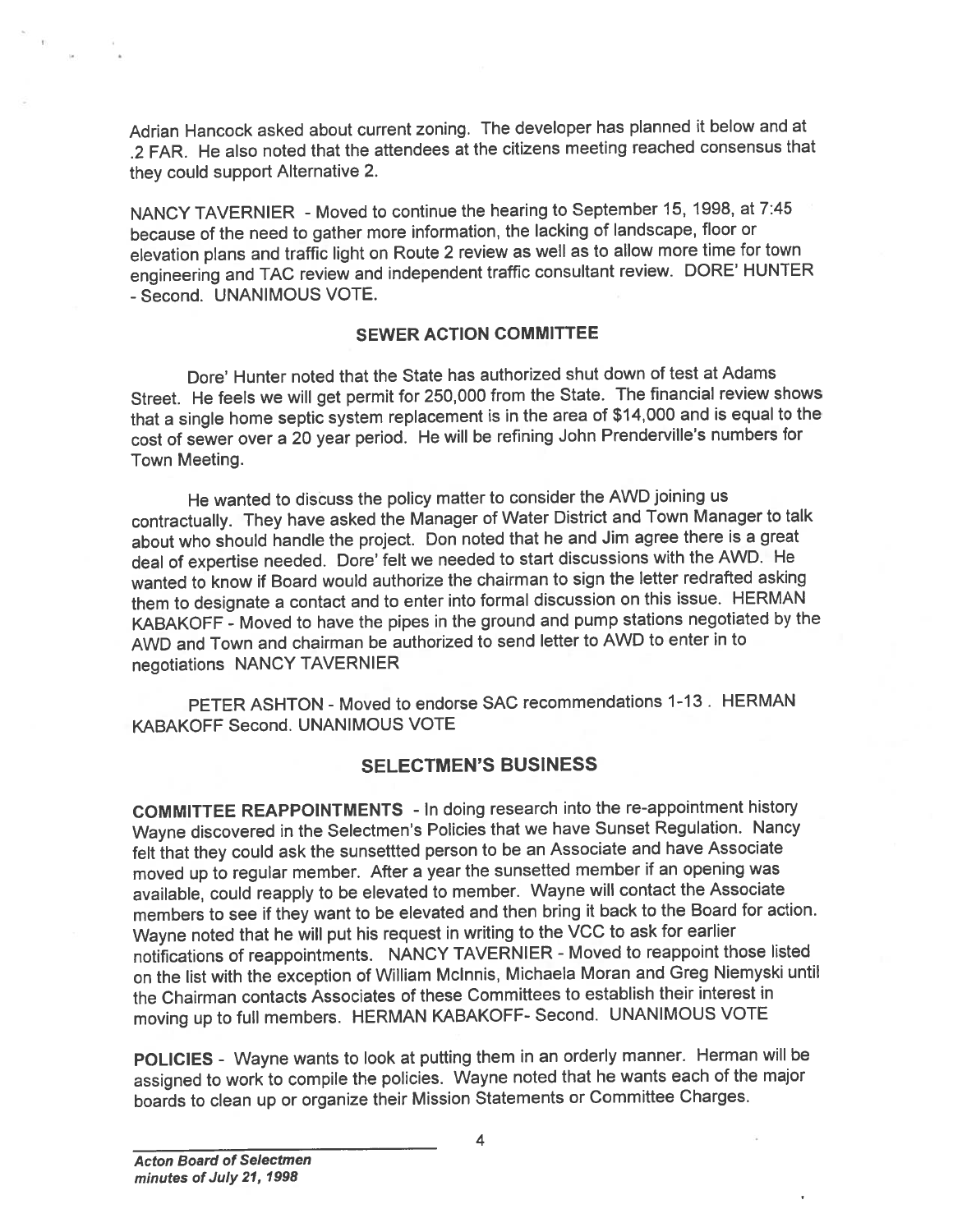UNITED NATIONS ANNIVERSARY - DORE' HUNTER - Moved to take no action. NANCY TAVERNIER - Second. UNANIMOUS VOTE

OTHER- Dote' teviewed his review of the Town Manager and asked the Board to adopt the job repor<sup>t</sup> card. DORE' Move that the Board adopt job repor<sup>t</sup> card as presented. PETER ASHTON - Second. UNANIMOUS VOTE...

DORE' HUNTER - Moved to increase FY99 salary compensation base by 3 % and award <sup>a</sup> one time not be included in base \$3,000.00 bonus. PETER ASHTON - SECOND. UNANIMOUS VOTE. DORE' HUNTER -Moved that the Town Manager's employee contract be extended one year with <sup>a</sup> termination of June 30, 2001. PETER ASHTON Second. UNANIMOUS UNITED NATIONS ANNIVERSARY - L<br>
NANCY TAVERNIER - Second. UNAN<br>
OTHER- Dore' reviewed his review of the job report card. DORE' Move that the<br>
PETER ASHTON - Second. UNANIMC<br>
DORE' HUNTER - Moved to increase Fa one time not

### CONSENT AGENDA

DORE' HUNTER - Moved to approve. PETER ASHTON - Second- UNANIMOUS VOTE.

#### TOWN MANAGER'S REPORT

SPECIAL MUNICIPAL EMPLOYEES - HERMAN KABAKOFF -Moved to accep<sup>t</sup> as Special. Employees All members of Boards and committees exception those serving on the Board of Appeals, Historic District Commission, Planning Board, Conservation Commission, Board of Health and Board of Assessors. PETER ASHTON - Second. UNANIMOUS VOTE. Staff to notify those affected

MAYNARDICLOCK TOWER PLACE SIGN - DORE' HUNTER - Moved to direct the Board and Town Manager to do anything reasonably possible to facilitate Maynards reques<sup>t</sup> for signage and concerns. PETER ASHTON SECOND. UNANIMOUS VOTE.

SEWER LOAN AUTHORIZATION - DORE' HUNTER - Moved to accep<sup>t</sup> loan terms in the Waste Water Pollution Abatement Trust. PETER ASHTON - Second. UNANIMOUS VOTE

NANCY TAVERNIER - Moved to enter into Executive Session to discuss acquisition of real property and litigation - Roll taken

The Board adjourned at 11:15 P.M.  $\left\langle \right\rangle$   $\mathcal{A}$  $U_1$ **Clerk** 

Christine M. Joyde Recording Sect

**Date**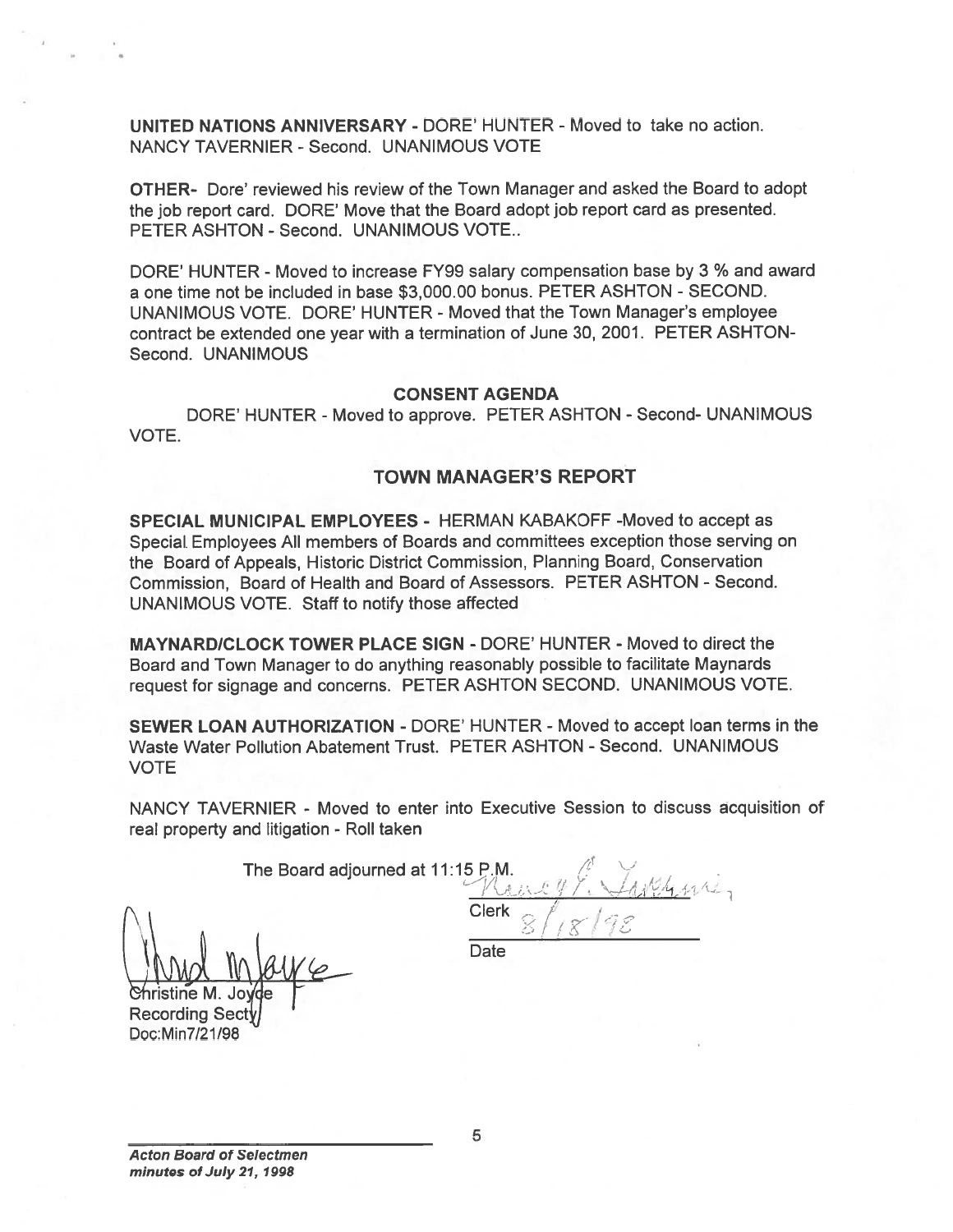July 17, 1998

TO: Board of Selectmen

FROM: Wayne Friedrichs, Chairman

SUBJECT: Selectmen's Report

# AGENDA Room 204 July 21, 1998

7:30 P.M.

## I. CITIZEN'S CONCERNS

# II. PUBLIC HEARINGS & APPOINTMENTS

- 1. 7:31 BOSTON EDISON SCHOOL STREET Enclosed please find <sup>a</sup> reques<sup>t</sup> from Edison and Staff comment for Board review.
- 2. 7:33 ACTON HOUSING AUTHORITY Enclosed please find <sup>a</sup> reques<sup>t</sup> for Board endorsement of Section 8 Main Stream Housing Certificates for Board action.
- 3. 7:35 TAX RELIEF PROGRAMS Brian McMullin will be in to brief Board on the availability of elderly tax relief programs.
- 4. 7:45 COLES BROOK CORPORATE CENTER SITE PLAN 1130198-362 Continuance of hearing from June 23, 1998.
- 5. 8:30 SEWER ACTION COMMITTEE Enclosed please find materials in the subject regard.

# III. SELECTMEN'S BUSINESS

6. COMMITTEE REAPPOINTMENTS- Enclosed <sup>p</sup>lease find <sup>a</sup> list prepared by the VCC for those people who wish to be reappointed, for Board action.

7. SELECTMEN POLICIES - Discussion continued from June 23rd meeting.

8. UNITED NATIONS ANNIVERSARY - Enclosed <sup>p</sup>lease find correspondence from the United Nations Association of Greater Boston, for Board action.

## 9. OTHER

# IV. CONSENT AGENDA